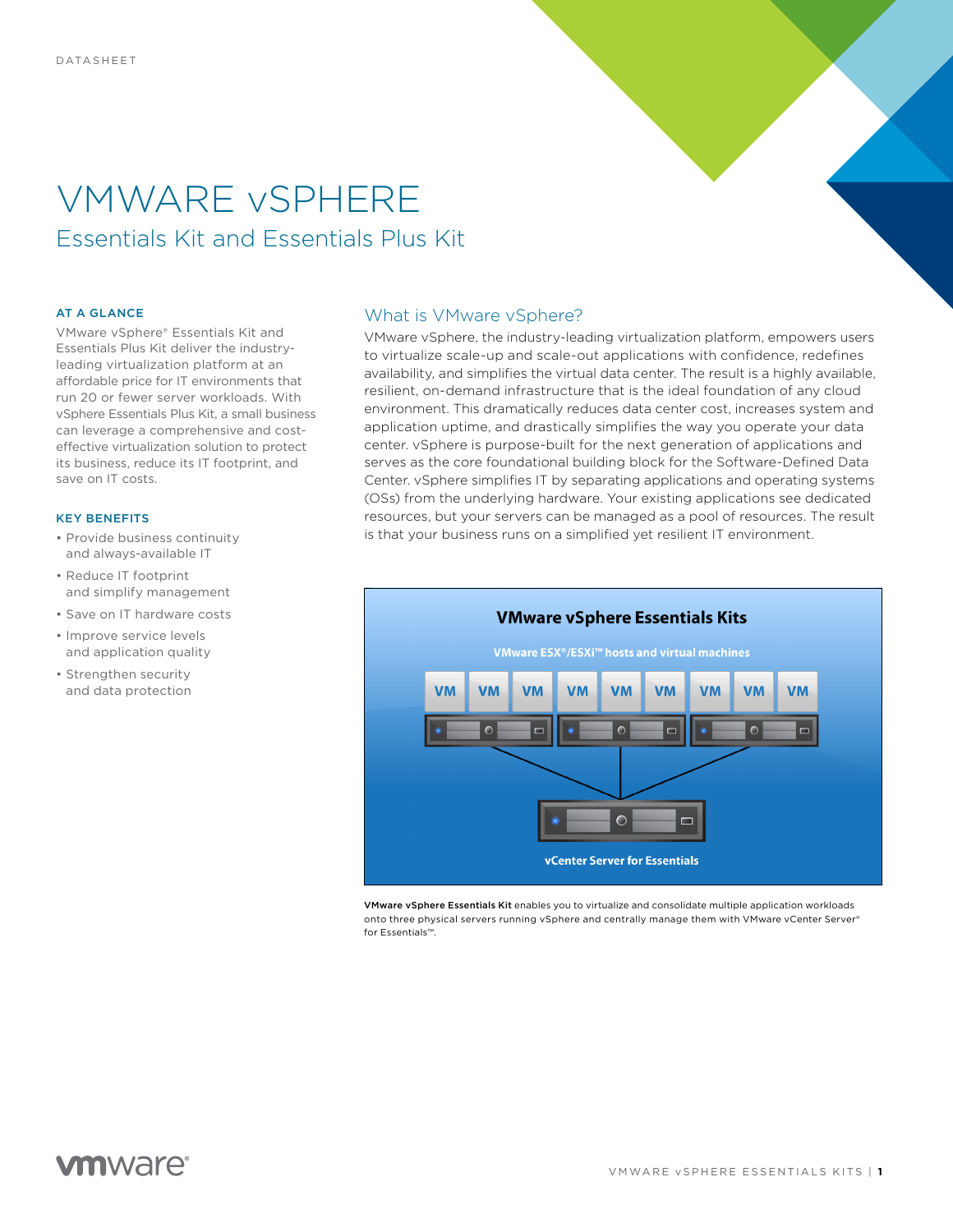### KEY FEATURES AND COMPONENTS

VMware vSphere Essentials Kit and Essentials Plus Kit include the following key features and components:

- VMware vSphere Hypervisor Architecture provides a robust, production-proven, high-performance virtualization layer that enables multiple virtual machines to share hardware resources with performance that can match or exceed native throughput.
- VMware vCenter Server for Essentials provides centralized management and performance monitoring for all virtual machines and vSphere hosts with builtin physical-to-virtual (P2V) machine conversion and rapid provisioning, using virtual-machine templates.
- VMware vSphere VMFS enables virtual machines to access shared storage devices (Fibre Channel, iSCSI, etc.) and is a key enabling technology for other components such as VMware vSphere Storage vMotion®.
- VMware vSphere Thin Provisioning provides dynamic allocation of shared storage capacity, enabling IT organizations to implement a tiered storage strategy while reducing storage spending by up to 50 percent.
- VMware vSphere vStorage APIs provide integration with supported third-party data protection.
- VMware vSphere Update Manager™ automates tracking, patching and updating for vSphere hosts and for applications and OSs running in VMware virtual machines.
- VMware vCenter Converter™ enables IT administrators to rapidly convert physical servers and third-party virtual machines to VMware virtual machines.
- VMware vSphere Content Library provides simple and effective centralized management for VM templates, virtual appliances, ISO images, and scripts.
- Hardware compatibility is possible with the broadest range of 32- and 64-bit servers and OSs, storage and networking equipment and enterprise management tools.

## What Are vSphere Essentials Kit and Essentials Plus Kit?

vSphere Essentials Kit and Essentials Plus Kit are designed for small businesses that are getting started with virtualization. Both provide virtualization and centralized management for up to three server hosts. vSphere Essentials Kit provides server consolidation to help you get the most out of your hardware and reduce hardware costs.

vSphere Essentials Plus Kit provides business continuity with a smaller IT footprint, which reduces overall hardware costs. Small businesses can ensure business continuity by using features such as vSphere High Availability (automatic restart of applications when server failures are detected) and vSphere vMotion® (elimination of planned downtime during server maintenance). Protect your business applications with VMware vShield Endpoint™ (agentless antivirus and antimalware protection for virtual machines).\* vSphere Replication™ adds low-cost replication for your virtual machines and provides a foundation for small businesses to leverage a cloudbased disaster-recovery solution from a VMware cloud service provider.

The result is an always-available IT environment that is more cost-effective, resilient and responsive to changing business needs.

## How Are vSphere Essentials Kit and Essentials Plus Kit Used?

- Maximize application availability and protect information assets Achieve always-available IT with live migration for virtual machines and high availability for applications in virtual-machine clusters. Protect your data with the reliability of vSphere and integrated backup, recovery and failover features.
- Consolidate and optimize IT investments Achieve consolidation ratios of 10:1 or higher and improve hardware utilization from 5–15 percent to 80 percent or more without sacrificing application performance.
- Simplify management and enhance productivity Provision new applications in minutes instead of days or weeks, monitor virtual-machine performance and automate patch and update management.
- Streamline software development Safely test complex multitier configurations in a secure, isolated sandbox environment while enabling test and development teams to share server, network and storage infrastructure.

<sup>\*</sup> VMware NSX® for vSphere 6.2.4 or later should be used for vShield Endpoint deployments and is available at VMware Downloads.